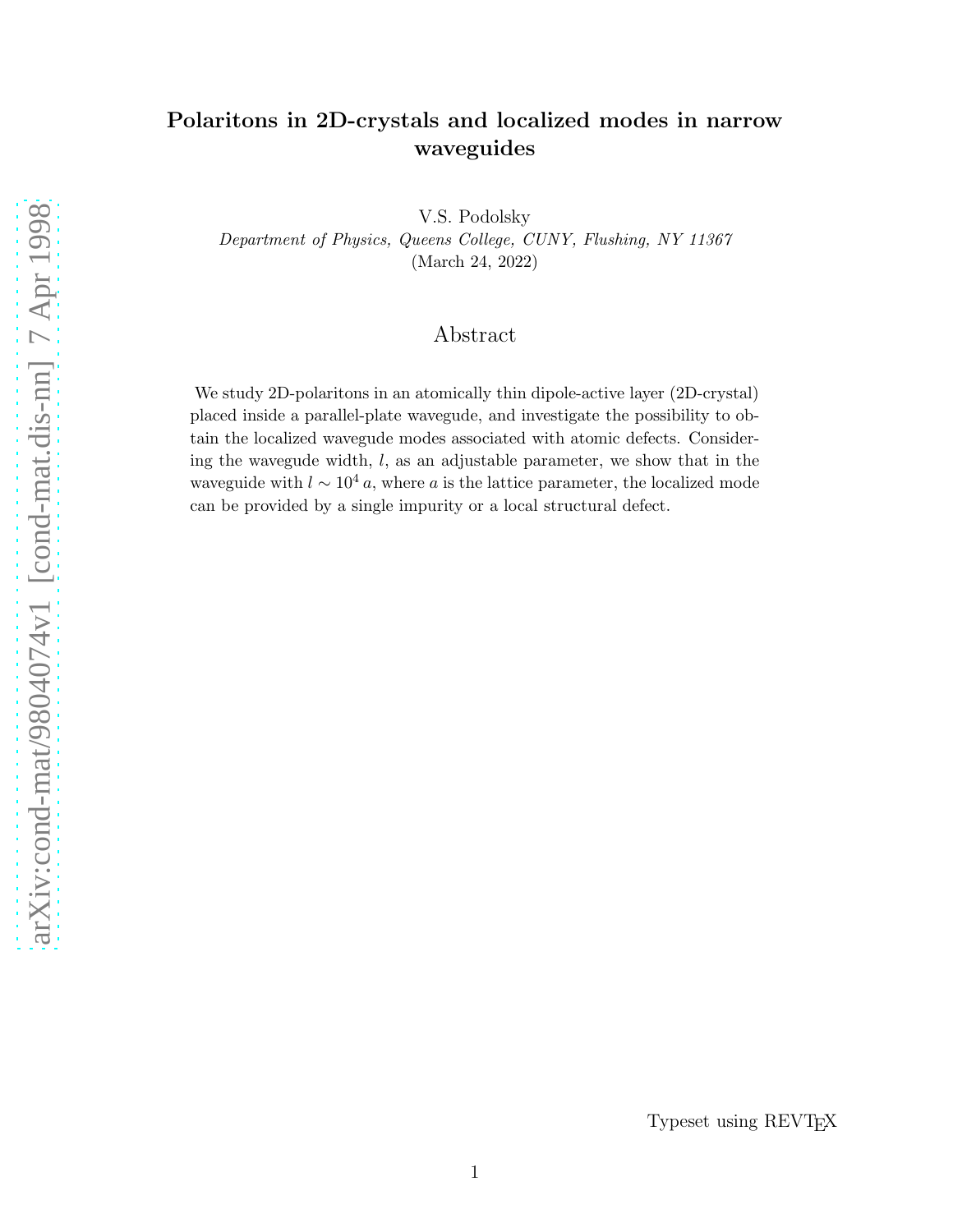#### I. INTRODUCTION

The mechanism of the photon localization *via* the resonant coupling between photons and the local excitations inside the polariton gap was for the first time proposed in Refs. [\[1](#page-7-0)]. Considering a dipole-active impurity atom in an isotropic frequency-dispersive medium, the authors discovered the photon-atom bound states. They showed that when the atom transition frequencies fall inside the polariton gap, the radiative relaxation of the bound states is suppressed, and the field is localized around the impurity.

In the recent papers[[3,4\]](#page-7-0), we considered another type of the impurity-induced polariton states associated with the phonon local states in polar crystals. It was shown that near the bottom of the polariton gap, the local states are predominated by the long-wavelength modes and have the macroscopic localization and coherence radiuses. We attributed these features to the singularity of the density of states at the gap bottom, which also causes the absence of the lower threshold for the impurity strength. The singularity is provided by the long-wavelength polaritons and is generic for any isotropic dipole-active phonon mode with the negative dispersion.

The long-wavelength nature of the polariton states allowed us to analyze the crossover between the polariton and phonon local states within the continuum approximation. Our results show that the crossover takes place in a relativistically narrow interval near the bottom of the polariton gap [\[5](#page-7-0)]. A small width of the crossover region and a strong suppression of the photon content of the polariton local states are caused by the fact that the typical momentum of the modes dominating in these states,  $k_{\text{max}} \sim \beta^{1/2} a^{-1}$ , is much greater than the cross-resonance momentum,  $k_0 \sim \beta a^{-1}$ , where a is the lattice parameter, and  $\beta = v/c$  is the ratio between the phonon velocity and the speed of light. To eliminate this disproportion, one needs to lower the group velocity of electromagnetic waves in the active medium. It can be achieved if the medium is placed inside a waveguide. For instance, in the parallel-plate waveguide, the dispersion law of the propagating modes,  $\omega_n(k) = c\sqrt{(\pi n/2 l)^2 + k^2}$ , provides the reduction of their group velocity in the long-wavelength region. The phonon and photon velocities become comparable in the cross-resonance region if the spacing between plates,  $l$ , is of the order of  $10<sup>6</sup>a$ . However, as long as the waveguide spectrum contains the activationless mode  $(n = 0)$ , there is a guarantee that  $k_{\text{max}}$  is far away from the cross-resonance point.

In the present paper, we investigate the polarization waves in an atomically thin dielectric layer ( ionic 2D-crystal ) placed in a narrow parallel-plate waveguide. The srtuctural stability of 2D-crystal is provided by a strong confining potential, which also eliminates the activationless mode from the waveguide spectrum. A sub-micron crystal film grown on a substrate can be a physical realization of this model. The coherent interaction between the waveguide modes and the polarization waves gives rise to new exitations - 2D-polaritons. They form two polariton bands, and the position of the maximum in the lower polariton branch depends on the waveguide width. We show that  $k_{\text{max}} \sim k_0$  for  $l \sim \beta^{-2/3} a$ , and  $k_{\text{max}}$ tends to  $\beta^{2/3} a^{-1}$  when  $l \gg \beta^{-2/3} a$ . In the latter case, the frequency region of the polariton local states is enlarged by the factor of  $\beta^{-1/3} \sim 10^2$ , comparing to the 3D-case. The electric field in these states is always delocalized across the 2D-crystal within the distance of the order of l from the defect due to the contribution from the upper polariton band. Upon increase of the impurity strength, the localization length decreases and contributions to the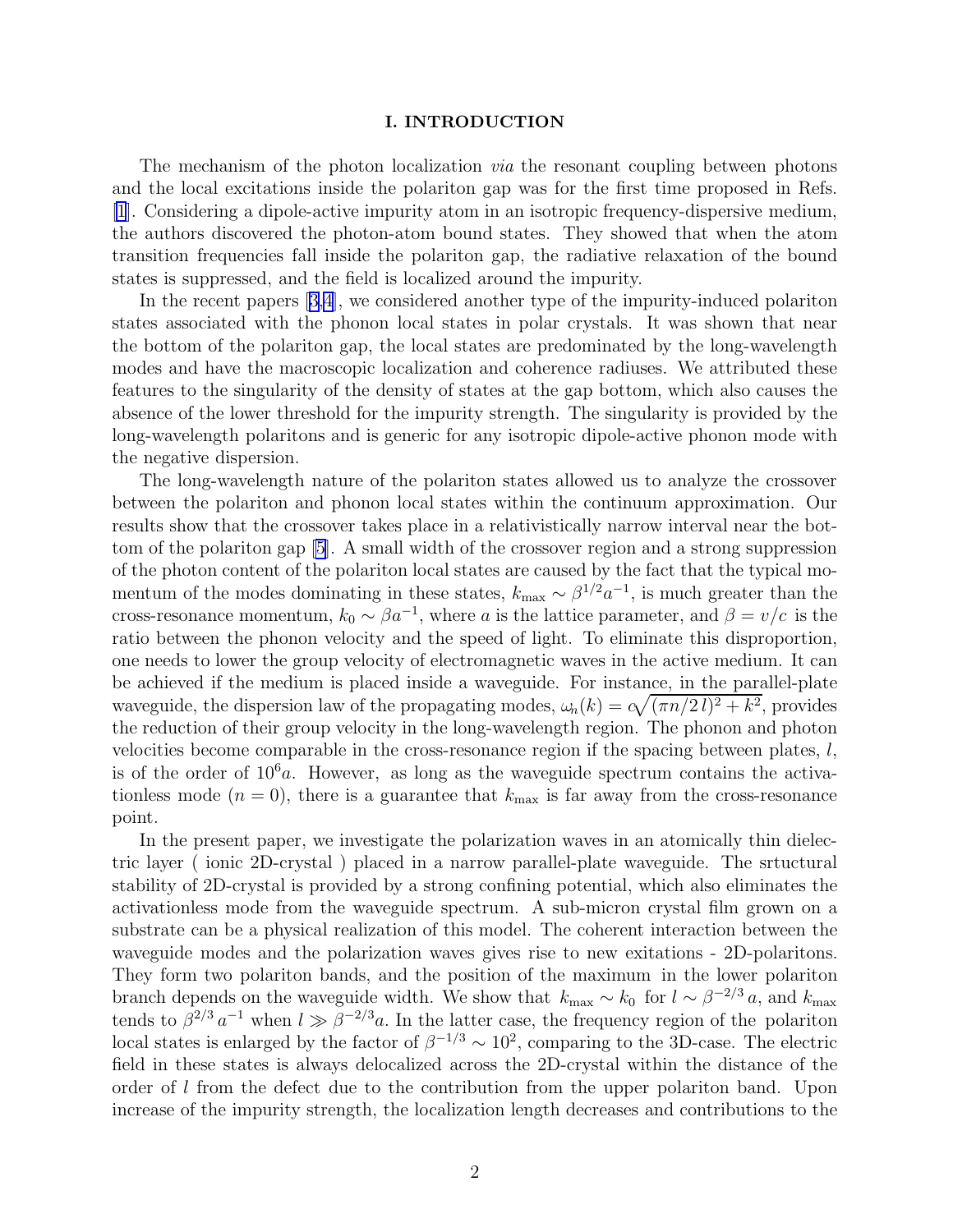field from the lower and upper branches begin to compete everywhere in the waveguide. When the localization length becomes comparable with the waveguide width, the field is no longer confined near the dielectric layer and the polariton local state transforms into the localized waveguide mode. We estimate the corresponding value of the impurity strength, and show that, in the waveguide with  $l \sim \beta^{-2/3} a$ , the localized mode can be provided by a single impurity or a structural defect.

#### II. POLARITONS IN THE IONIC 2D-CRYSTAL

Let us consider an atomically thin dielectric layer between two perfectly conducting sheets [Fig.1]. The layer presents a regular ionic 2D-crystal, which is stabilized in  $z = 0$ plane by a strong restraining potential. This increases the activation energy of the offlayer lattice vibrations and shifts the corresponding phonon modes much higher than the modes with the in-plane polarization. Assuming an infinitely strong confining potential we eliminate the off-plane phonons from our model. Among the remaining in-plane phonons, for the sake of simplicity, we consider only a single transverse dipole-active mode with the isotropic spectrum and negative dispersion. In the long-wavelength region, we can use the standard approximation,  $\Omega^2(k) \approx \Omega_0^2 - v^2 k^2$ , where v sets the range of the typical phonon velocities. The dipole-active excitations in a thin layer have a high decay rate, unless induced electromagnetic radiation from the layer is compensated. In our model it is provided by the coherent coupling between the lattice excitations and the eigen modes of the waveguide. In the parallel plate waveguide, there are two types of propagating modes [Fig.1]. TM-modes (transverse-magnetic) involve electric field directed across the dielectric layer and, therefore, they cannot be activated in our model. Electric field in TE-modes (transverse-electric) is directed along the layer and, therefore, these modes can be excited along with the the transverse-optical phonons. Introducing the surface polarization  $Q(x,y)$  associated with these 2D-phonons and considering its dynamics together with the corresponding TE-modes of the waveguide, we obtain the following system of equations:

$$
c^2 \frac{\partial^2 E_{\mathbf{k}}}{\partial z^2} + \left(\omega^2 - c^2 k^2\right) E_{\mathbf{k}} = -4\pi \omega^2 Q_{\mathbf{k}} \delta(z), \tag{1}
$$

$$
\left[\omega^2 - \Omega^2(k)\right]Q_\mathbf{k} = -\frac{ad^2}{4\pi}E_\mathbf{k}(0),\tag{2}
$$

where  $Q_{\mathbf{k}}$  and  $E_{\mathbf{k}}(z)$  are the 2D-Fourier amplitudes of the polarization and electric fields, **k** is a 2D-wave vector,  $d$  is the phonon-photon coupling parameter (ion plasma frequency). For the " order of magnitude" estimates we assume in this paper that  $d \sim \Omega_0 \sim v/a$ . For later convenience we introduce the dimensionless variables  $lk \to k$ ,  $l\omega/c \to \omega$ , and  $l\Omega/c \to \Omega$ , so that  $\Omega^2(k) \approx \Omega_0^2 - \beta^2 k^2$ , and  $\Omega_0 \sim k_0 \sim \eta \beta$ , where  $\eta = l/a$  is a large parameter.

The electric field in Eq.(1) is confined between the conducting plates and its normal derivative at the dielectric sheet has a discontinuity caused by the surface polarization. Solving Eqs.(1, 2) under these conditions, we obtain the following dispersion equation:

$$
\frac{\Omega^2 - \omega^2}{\omega^2} = \delta \frac{\tan \sqrt{\omega^2 - k^2}}{\sqrt{\omega^2 - k^2}}.
$$
\n(3)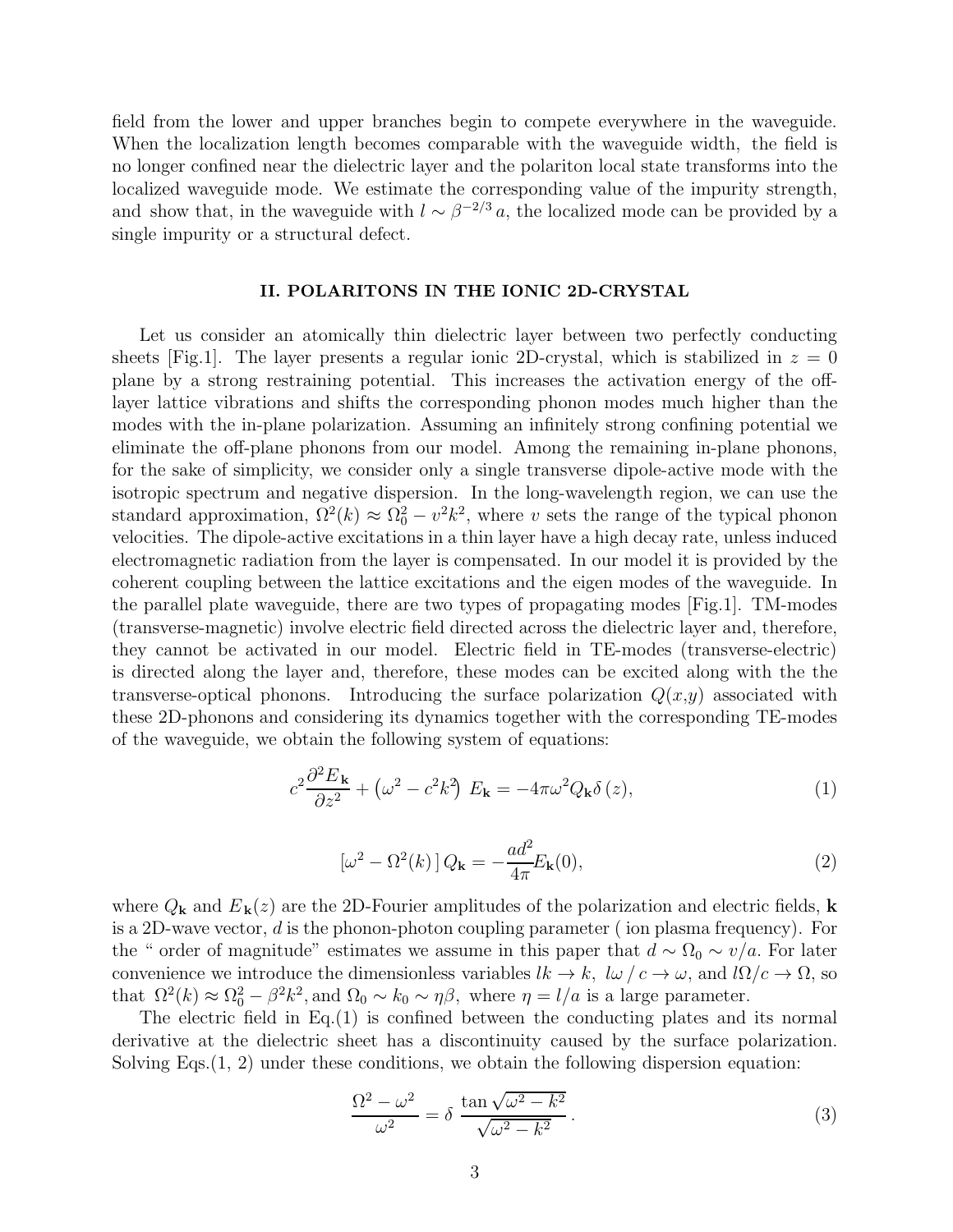where  $\delta = al \, d^2 / 2 \, c^2 \sim \eta \beta^2$  is a small parameter.

This equation defines a series of polariton branches,  $\omega = \omega_n(k)$ , with their activation frequencies given by the equation [Fig. 2,3]:

$$
\omega_n^2 - \Omega_0^2 = -\delta \omega_n \tan \omega_n \,. \tag{4}
$$

Analysis of Eq. (3) shows that the upper  $(n \geq 1)$  branches have the quadratic "large momenta" asymptotes:

$$
\omega_n^2(k) \approx \omega_n^2 + k^2,\tag{5}
$$

where  $\omega_n \approx \pi (n-1/2) \gg \Omega_0$ . Therefore, their spectral bands all overlap and form a common upper polariton band.

The lower  $(n = 0)$  polariton branch is separated from the others by the polariton gap, the bottom of which coincides with the maximum in this branch. Evaluation of the group velocity at the center of the Brillouin zone,

$$
\left[\frac{d\omega_0^2(k)}{dk^2}\right]_{k=0} \propto -\beta^2 + \frac{\Omega_0^2 - \omega_0^2}{2\omega_0^2} \left(\frac{2\omega_0}{\sin 2\omega_0} - 1\right) \sim -\beta^2 + \frac{\delta\Omega_0^2}{3} \quad , \tag{6}
$$

shows that the lower branch has a negative dispersion if  $l \lesssim \beta^{-2/3} a \sim 10^4 a$ . In such narrow waveguides the photon-phonon coupling is negligible and the phonon branch, with its maximum located at  $k = 0$ , remains practically unaffected by the field.

As l increases, the maximum moves away from  $k = 0$ , reaching the cross-resonance region,  $k \sim k_0$ , at  $l \sim \beta^{-2/3}a$ . We restrict our further consideration to the case,  $l \gg \beta^{-2/3}a$ , only. It guarantees that the maximum of the lower branch is located far away from  $k_0$ , in the region where  $k \gg \Omega, \omega$ , and Eq.(3) can be approximated as follows:

$$
\Omega^2 - \omega^2 \approx \frac{\delta}{2k^3} \omega^2 \left(\omega^2 + 2k^2\right) \tag{7}
$$

A positively defined solution of Eq.(7) gives the "large momenta" asymptote of the lower polariton branch,

$$
\omega_0^2(k) \approx \Omega^2 \left( 1 - \frac{\delta}{k} \right). \tag{8}
$$

The corresponding dispersion curve reaches its maximum at the point

$$
k_{\max} \approx l \left(\frac{ad^2 \Omega_0^2}{2v^2 c^2}\right)^{1/3} \sim \eta \beta^{2/3} \gg 1,
$$
\n(9)

where it sets the bottom of the polariton gap:

$$
\omega_{\text{max}}^2 \approx \Omega_0^2 - 3\frac{l^2}{c^2} \left(\frac{av d^2 \Omega_0^2}{2c^2}\right)^{2/3} \sim \Omega_0^2 - 3\beta^{4/3} \left(d^2 \Omega_0\right)^{2/3} \frac{l^2}{c^2} \,. \tag{10}
$$

In the immediate vicinity of  $k_{\text{max}}$  the polariton dispersion law can be presented as follows: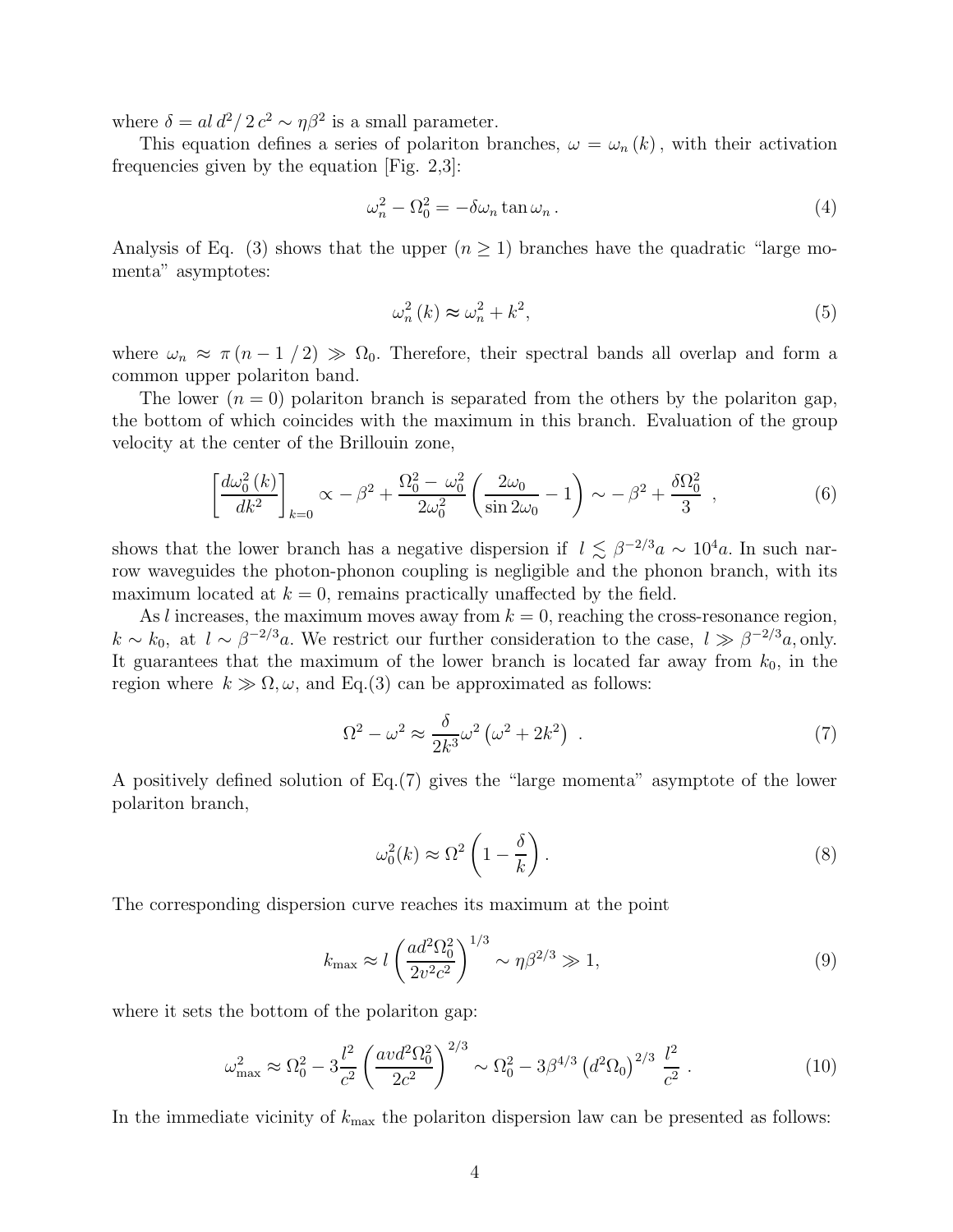$$
\omega_0^2(k) \approx \omega_{\text{max}}^2 - 3\beta^2 (k - k_{\text{max}})^2, \qquad (11)
$$

and the asymptote of the density of states near the gap bottom has the form:

$$
\rho(\omega^2) \propto \frac{k_{\text{max}}}{2\pi\beta\sqrt{3\left(\omega_{\text{max}}^2 - \omega^2\right)}} \sim \frac{c}{a} \frac{\eta\beta^{2/3}}{\Omega_0\sqrt{\omega_{\text{max}}^2 - \omega^2}}.\tag{12}
$$

Restoring the true dimensionality of the variables and comparing our results with those obtained for 3D-polaritons:

$$
k_{\text{max}} \sim \beta^{1/2} a^{-1}, \ \omega_{\text{max}}^2 \sim \Omega_0^2 - \beta d\Omega_0,
$$
  

$$
\rho(\omega^2) \propto \frac{a(a k_{\text{max}})^2}{v \sqrt{\omega_{\text{max}}^2 - \omega^2}} \sim \frac{\beta}{\Omega_0 \sqrt{\omega_{\text{max}}^2 - \omega^2}},
$$

one can see that the maximum of the polariton curve is now located closer to the crossresonance point,  $k_0 \sim \beta a^{-1}$ , and the bottom of the gap is shifted toward the phonon activation frequency. Also, the singularity of the density of states is strengthened by the factor of  $\beta^{-1/3} \sim 10^2$ . Setting  $\rho(\omega^2) \sim 1/\Delta$ , where  $\Delta$  is the width of the polariton band, one can estimate the frequency range where the singularity prevails:

$$
\sqrt{\omega_{\text{max}}^2 - \omega^2} \sim \beta^{2/3} \frac{\Delta}{\Omega_0} \sim \beta^{2/3} \Omega_0 \,. \tag{13}
$$

Comparing to the 3D-case, it is enlarged by the factor of  $\beta^{-1/3} \sim 10^2$ , what broadens the region of the local states dominated by long-wavelength modes.

#### III. DEFECT-INDUCED LOCAL STATES

If a point-like defect is embedded in the dielectric layer, it modifies Eq.(2) as follows:

$$
\left[\omega^2 - \Omega^2(k)\right]Q_\mathbf{k} = -\frac{ad^2}{4\pi}E_\mathbf{k}(0) + \frac{\alpha a^2 Q(\mathbf{0})}{4\pi S},\tag{14}
$$

where  $Q(\mathbf{0})$  is the polarization of a defect and S is the total area of the layer. The strength of the defect,  $\alpha$ , depends on its mobility and binding energy in a crystal. In the case of an isotope impurity  $\alpha = -\omega^2 \delta m/m$ ; for a non-isotope impurity or a structural defect we assume that  $\alpha \sim \overline{\alpha} \Omega_0^2$ , where  $\overline{\alpha}$  is a numerical parameter.

Solving Eqs.(1,14) we obtain ( in the dimensionless variables  $\omega$ , k, and  $\Omega$ ):

$$
E_{\mathbf{k}}(z) = \frac{\alpha a^2 l \, Q(\mathbf{0})}{2 \, S \, c^2} \times \frac{\omega^2 \sin \zeta \mathcal{Z}}{\zeta \, \cos \zeta} \times \left(\omega^2 - \Omega^2 + \delta \, \frac{\omega^2 \, \tan \zeta}{\zeta}\right)^{-1},\tag{15}
$$

where we denote  $\mathcal{Z} = l^{-1} (l \pm z)$  and  $\zeta = \sqrt{\omega^2 - k^2}$ .

Using this equation one can express  $Q_k$  *via* the polarization of the defect,  $Q(\mathbf{0})$ , and obtain then the spectral equation for the local state:

$$
1 = \frac{\alpha}{4\pi c^2} \left(\frac{a}{2\pi}\right)^2 \times \int d\mathbf{k} \left(\omega^2 - \Omega^2 + \delta \frac{\omega^2 \tan \varkappa}{\varkappa}\right)^{-1}.
$$
 (16)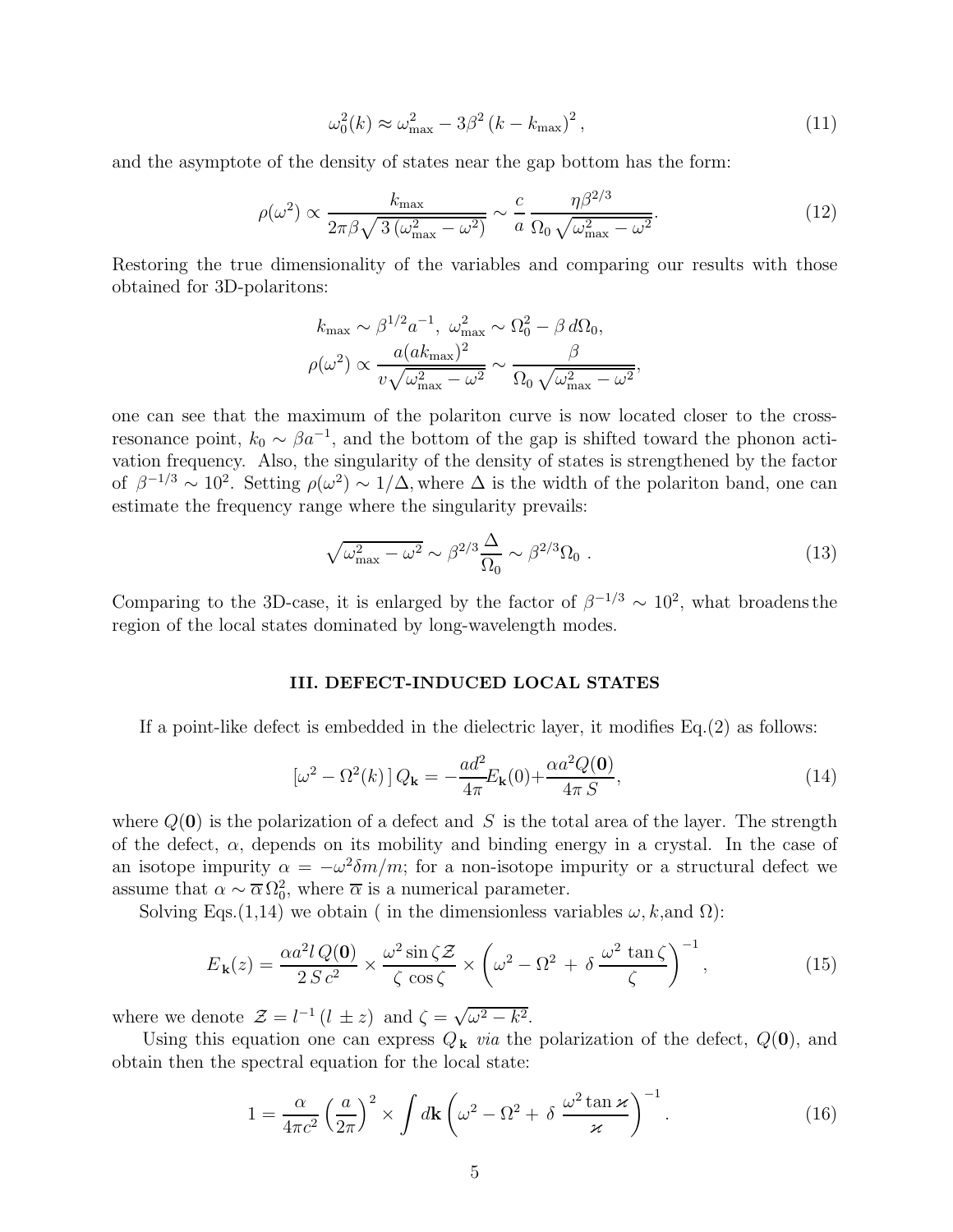When the frequency approaches  $\omega_{\text{max}}$ , the integral diverges at the "surface"  $\mathbf{k}^2 = k_{\text{max}}^2$ . Near  $\omega_{\text{max}}$  we can approximate Eq.(16) as follows:

$$
1 \approx \frac{\alpha}{2c^2} \left(\frac{a}{2\pi}\right)^2 \times \int_0^\infty \frac{kdk}{\omega^2 - \omega_{\text{max}}^2 + 3\beta^2 (k - k_{\text{max}})^2},\tag{17}
$$

Retaining here only the singular part of the integral, we finally obtain:

$$
\sqrt{\omega^2 - \omega_{\text{max}}^2} \approx \frac{\alpha a (a k_{\text{max}})}{8\pi c^2 \beta \sqrt{3}} \sim \overline{\alpha} \eta \beta^{5/3}.
$$
\n(18)

Comparing to the 3D-case  $(\sqrt{\omega^2 - \omega_{\text{max}}^2} \sim \overline{\alpha}\eta\beta^2)$ , the separation of the local state from the bottom of the gap is enlarged by the factor of  $\beta^{-1/3}$ .

Equation (18) defines the eigen frequency of the local state near the bottom of the gap. To evaluate the localization radius of this state one needs to consider the spatial distribution of the electric and the polarization fields. The inverse Fourier transformation of Eq. (15) gives us:

$$
E(z, \mathbf{r}) = \frac{\alpha \omega^2 a^2 Q(\mathbf{0})}{4\pi l c^2} \times \int_{-\infty}^{\infty} \frac{dk k H_0(\mathcal{R}k) \sin(\mathcal{Z}\zeta)}{(\omega^2 - \Omega^2) \zeta \cos\zeta + \delta\omega^2 \sin\zeta},
$$
(19)

where  $H_0(\mathcal{R}_k)$  is the Hankel function of first kind,  $\mathcal{R} = l^{-1}r$ .

It follows from the spectral properties of our system, that the denominator of the integrand, considered as a function of  $\omega^2$ , has a series of isolated simple zeroes:

$$
F(\omega, k) = \left[ \left( \omega^2 - \Omega^2 \right) \zeta \cos \zeta + \delta \omega^2 \sin \zeta \right] \propto \prod_n \left[ \omega^2 - \omega_n^2(k) \right] , \qquad (20)
$$

where the index n enumerates different polariton branches,  $\omega_n^2$  $n<sub>n</sub><sup>2</sup>(k)$ . Since the frequency of the local state,  $\omega$ , lies in the polatiton gap, all k-zeroes of  $F(\omega, k)$  are removed from the Re k-axis. Closing the integration contour in Eq.  $(19)$  through the upper half-plane, we can calculate the integral by the method of residuals:

$$
E(z, \mathbf{r}) = \frac{i\alpha \,\omega^2 a^2 \,Q(\mathbf{0})}{2 \,l \,c^2} \times \sum_{k_n} \text{Res} \left\{ H_0 \left( \mathcal{R}k \right) \sin \left( \mathcal{Z} \zeta \right) \left[ F \left( \omega, k \right) \right]^{-1} \right\}_{k_n},\tag{21}
$$

where  $k_n$  is a pole associated with *n*-th branch.

Near the bottom of the gap  $(\omega \gtrsim \omega_{\text{max}})$  the factor presenting the lower polariton branch,  $\omega^2 - \omega_0^2(k)$ , is small for  $k \sim k_{\text{max}}$ . It suggests that the poles of  $[F(\omega, k)]^{-1}$  corresponding to the lower branch are located in the vicinity of  $k_{\text{max}}$ . Using Eq.(11) one can find:

$$
k_0^{\pm} = k_{\text{max}} \pm i \sqrt{\frac{\omega^2 - \omega_{\text{max}}^2}{3\beta^2}} = k_{\text{max}} \pm i\varkappa. \tag{22}
$$

Taking into account that  $k_{\text{max}} \sim \eta \beta^{2/3} \gg \omega_{\text{max}} \sim \eta \beta$ , and  $\varkappa \sim \overline{\alpha} k_{\text{max}} \ll k_{\text{max}}$  for a weak defect, one can obtain: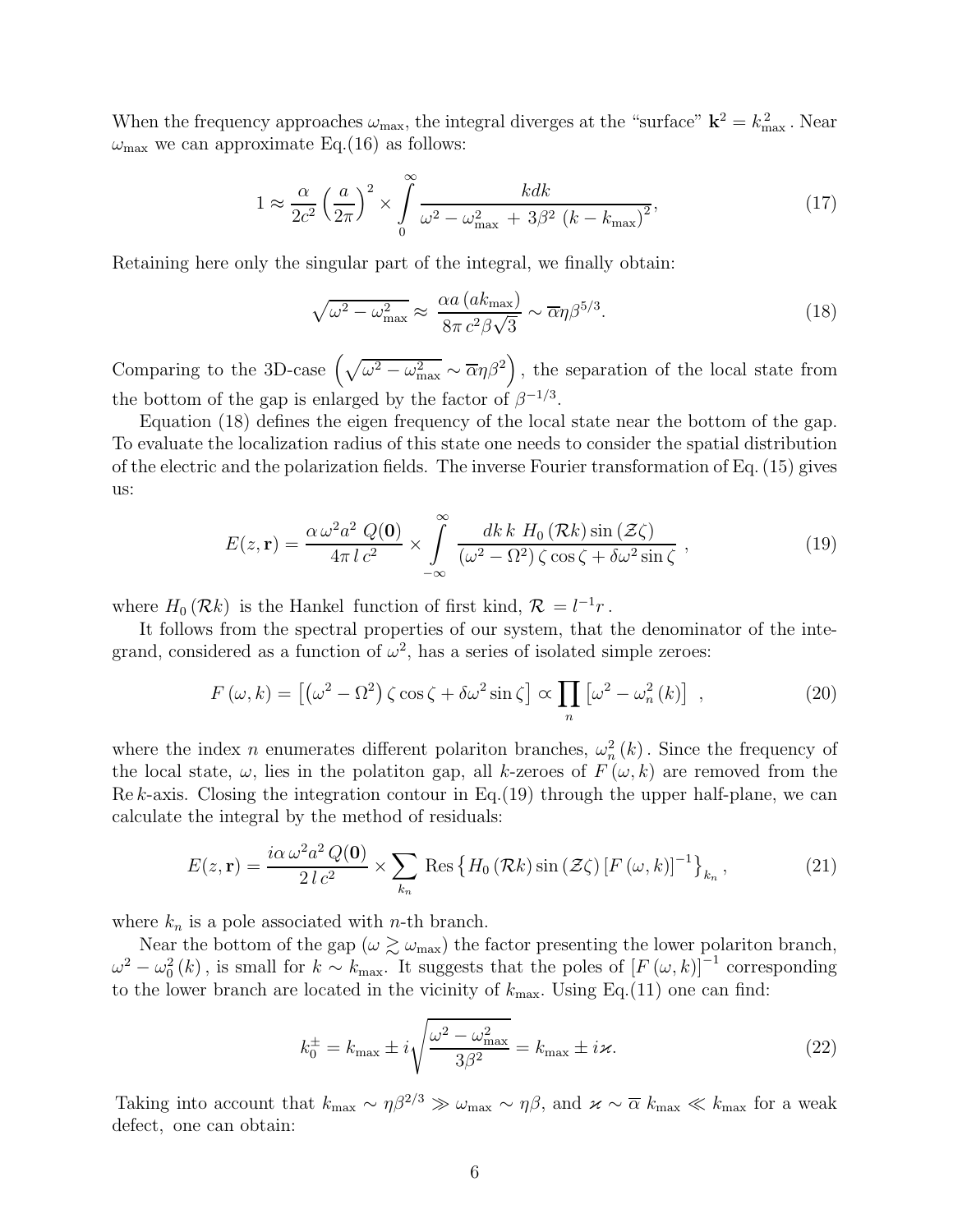$$
\operatorname{Res}\left[F\left(\omega,k\right)\right]_{k_0^+}^{-1} = \left[\frac{\partial F\left[\omega_0\left(k\right),k\right]}{\partial k}\right]_{k_0^+}^{-1} \approx \frac{\exp\left(-k_{\text{max}}\right)}{3\beta^2 \times k_{\text{max}}}.\tag{23}
$$

To evaluate zeroes of  $F(\omega, k)$  corresponding to the upper branches, we first impose the upper limitation on the width of the waveguide, such that  $\beta^{-2/3}a \ll l \ll \beta^{-1}a$ . In this case, the phonon band lies well below the waveguide cut-off frequency and all high-order polariton branches are practically indistinguishable from the parent TE-modes. It gives us:

$$
k_n^{\pm} = \pm i \sqrt{\omega_n^2 - \omega^2} \approx \pm i\omega_n, \qquad (24)
$$

and the corresponding residuals:

$$
\operatorname{Res}\left[F\left(\omega,k\right)\right]_{k_n^+}^{-1} \approx \frac{i\cos\omega_n}{\delta\ \omega^2}.\tag{25}
$$

Finally, using Eqs.(21-26), we can find the large-distance asymptote of the electric field:

$$
E(z, \mathbf{r}) \propto \mathcal{R}^{-1/2} \left[ \frac{\exp\left(-\mathcal{R}z - z k_{\max}\right)}{6 \ \beta^2 \ \kappa \ k_{\max}^{3/2}} + \sum_{n=1}^{\infty} \frac{\exp\left(-\mathcal{R} \omega_n\right) \sin\left(\mathcal{Z} \omega_n\right) \cos \omega_n}{\delta \ \omega^2 \ \omega_n^{1/2}} \right].
$$
 (26)

This result presents the field as a sum of contributions from all branches. However, because  $\omega_n$  lie close to  $\pi\left(n-\frac{1}{2}\right)$  $\frac{1}{2}$ ) for the upper branches, the only several terms corresponding to the low-located branches can be retained in the sum.

Equation (26) explicitely demonstrates the localization of the field in radial directions, whereas, the z-profile of the field depends on the defect strength,  $\overline{\alpha}$ . For a weak defect, when  $\varkappa \ll \omega_1$  (localization length is much greater than l), the first term of Eq. (26) dominates at  $\mathcal{R} \gg \varkappa^{-1}$  and confines the field within the  $k_{\text{max}}^{-1}$  -wide layer around the dielectric sheet. However, in the kernel of the local state, within the distance  $\mathcal{R} \leq \varkappa^{-1}$  from the defect, next terms of Eq.(26) begin to compete with the lower band contribution. This leads to "delocalization" of the field in z-direction within the kernel .

Upon increase of the defect strength, the local state moves away from  $\omega_{\text{max}}$  and the localization length,  $\varkappa^{-1}$ , decreases. When we are reaching  $\overline{\alpha}_{cr} \sim \omega_1/k_{\text{max}}$ , the first term of Eq.(25) is no longer dominating in  $E(z, r)$ . In this case, despite the localization of the field within the *l*-range in radial directions, its  $z$  -confinement completely disappears. Such a state can be qualified as a local waveguide mode. Analysis of the structure and properties of these states requires one to consider waveguides with  $l \sim \beta^{-2/3}a$ , where  $k_{\text{max}} \sim k_0$ . Recalling theresult concerning the energy distribution for 3D local polaritons [[5](#page-7-0)],  $W_{\text{field}}/W_{\text{mech}} \sim$  $(k_0/k_{\text{max}})^4$ , we can expect the energy equipartition in the local waveguide modes. Also, since  $k_{\text{max}} \sim \omega_1$  in the sufficiently narrow waveguides, there the local modes can be provided by defects with  $\overline{\alpha} \lesssim 1$ , such as isotop impurities or local structural defects. A more detailed analysis of this case will be presented elsewhere.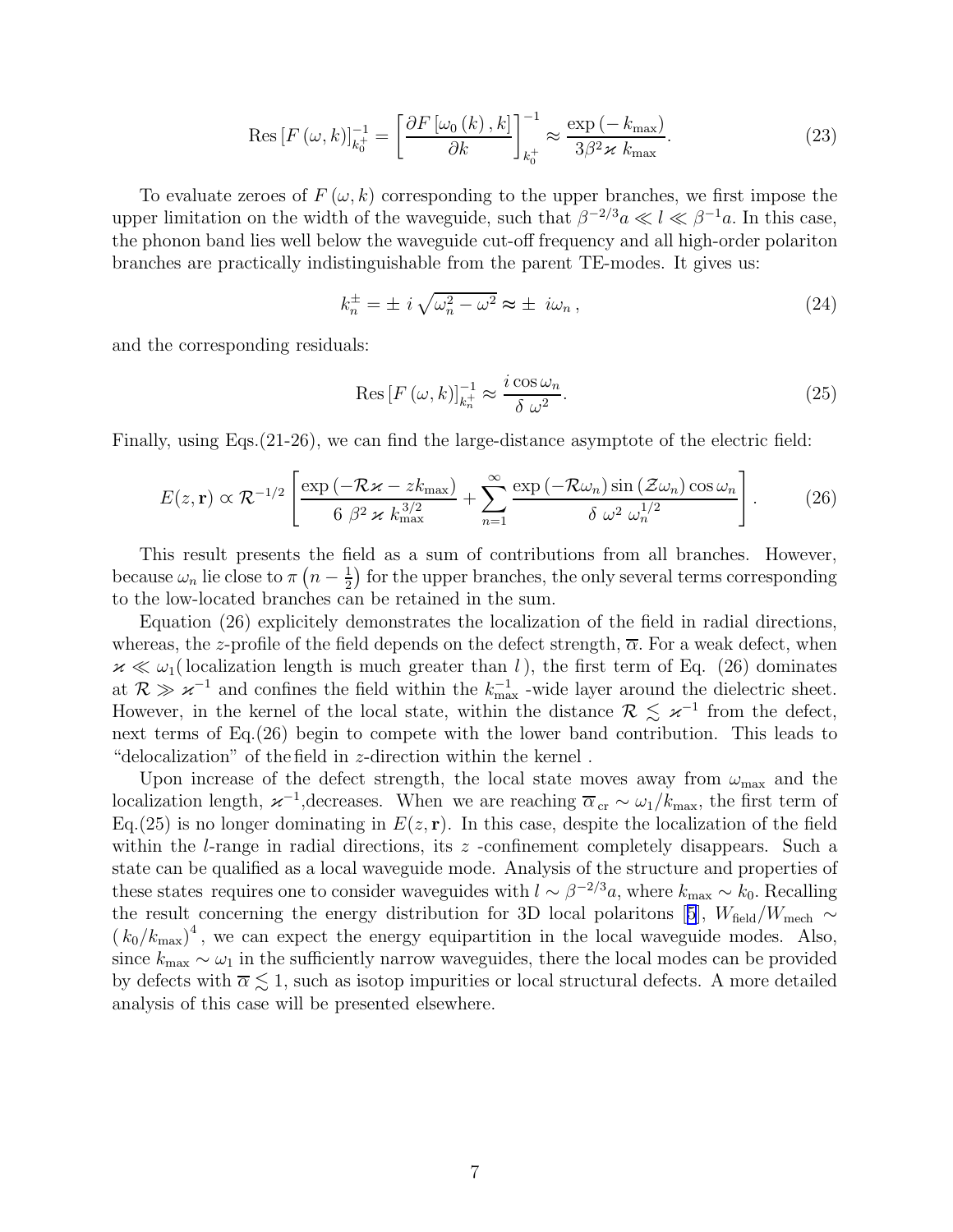### REFERENCES

- <span id="page-7-0"></span>[1] V.I. Rupasov and M. Singh, Phys. Rev. Lett. 77, 338 (1996); Phys. Rev. A 56 898 (1997),
- [2] S. John and V.I. Rupasov, Phys. Rev. Lett. 79, 821 (1997).
- [3] L.I. Deych and A.A. Lisyansky, Phys. Lett. A, 4, 340 (1998).
- [4] V.S. Podolsky, L.I. Deych and A.A. Lisyansky, Phys. Rev. B1 57 5168 (1998).
- [5] V.S. Podolsky, Crossover between the polariton and phonon local states. Anisotropyinduced localization threshold, E-archive, [cond-mat/9803375;](http://arxiv.org/abs/cond-mat/9803375) Phys. Rev. B, submitted (1998).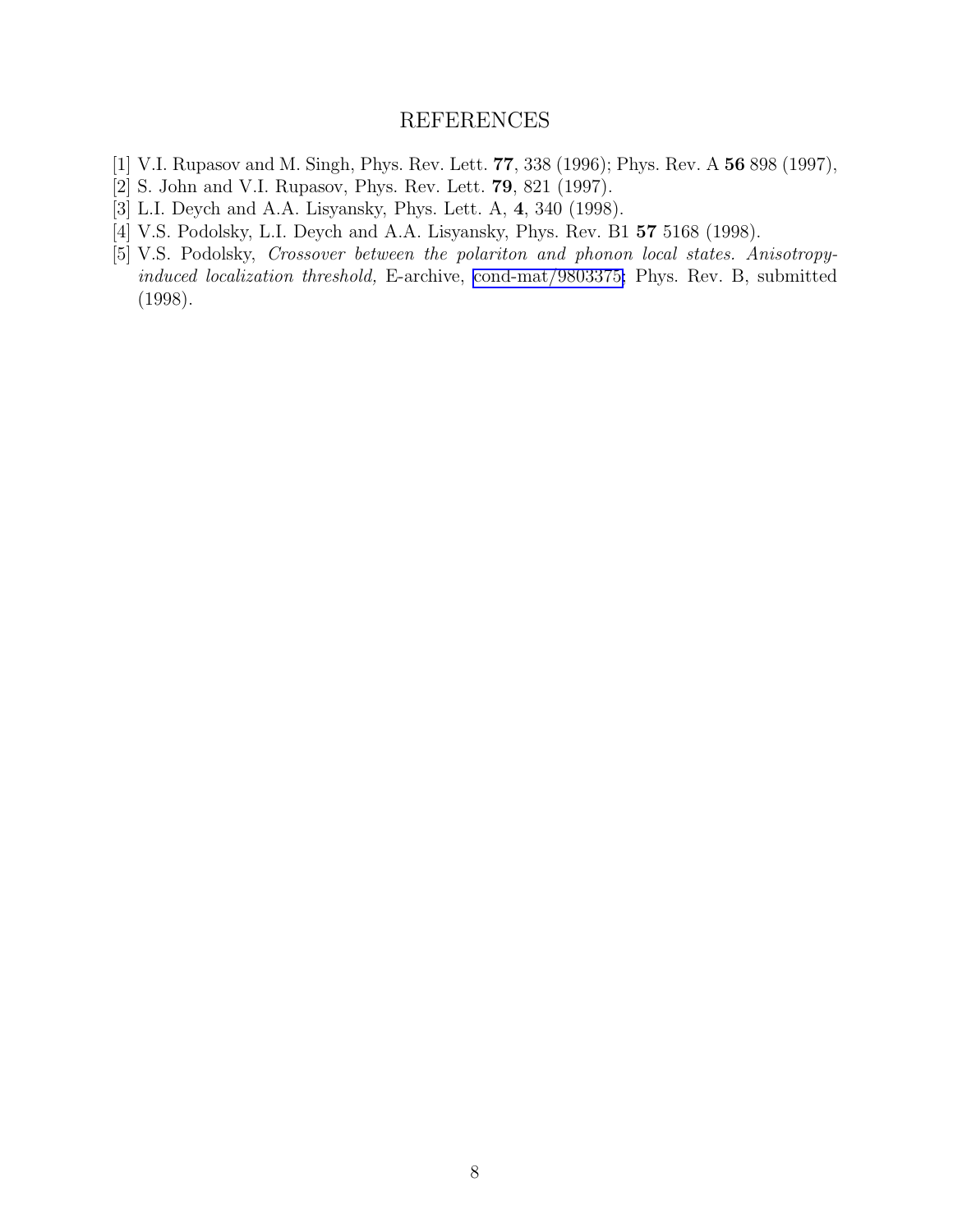This figure "image20.gif" is available in "gif" format from:

<http://arxiv.org/ps/cond-mat/9804074v1>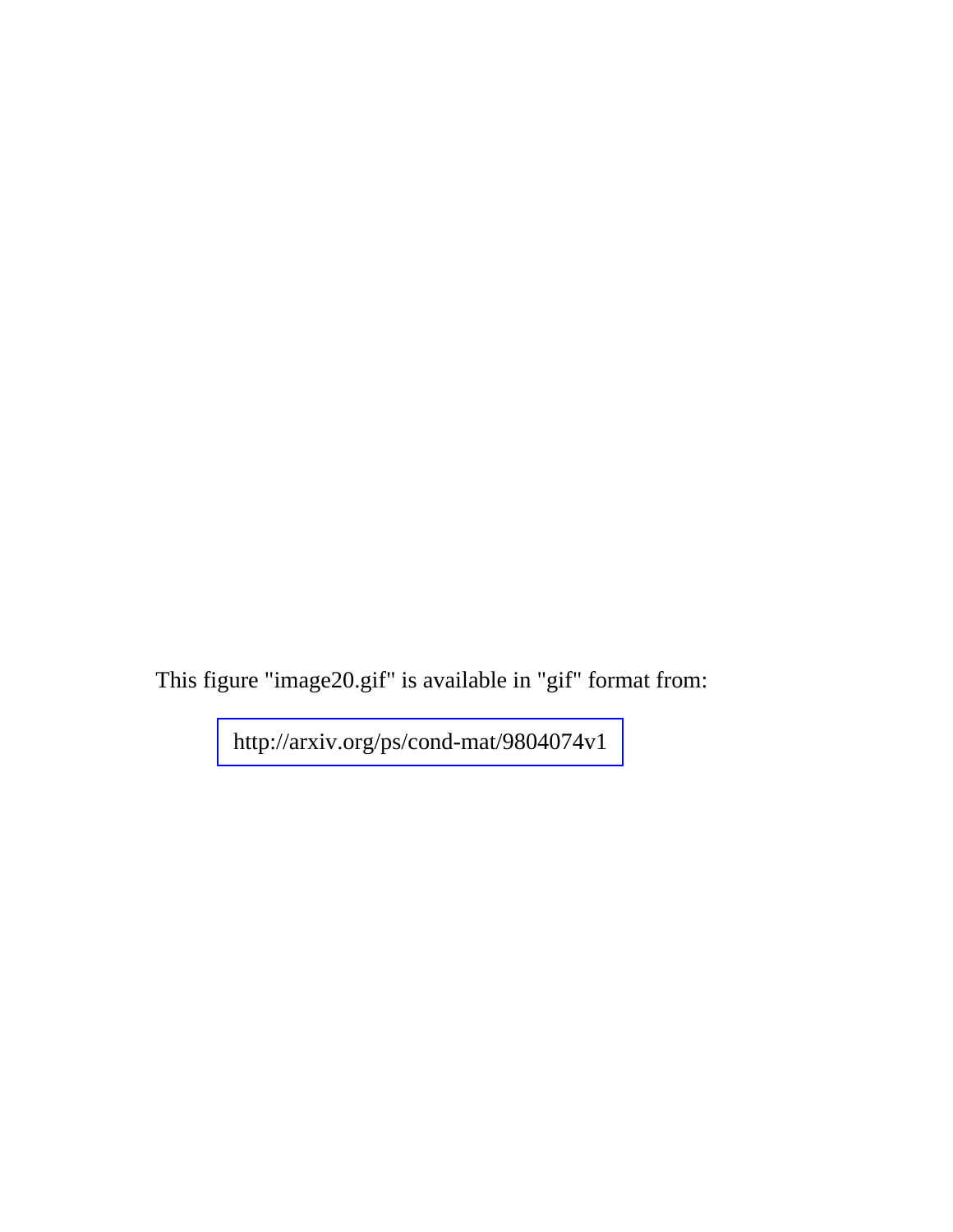This figure "image24.gif" is available in "gif" format from:

<http://arxiv.org/ps/cond-mat/9804074v1>